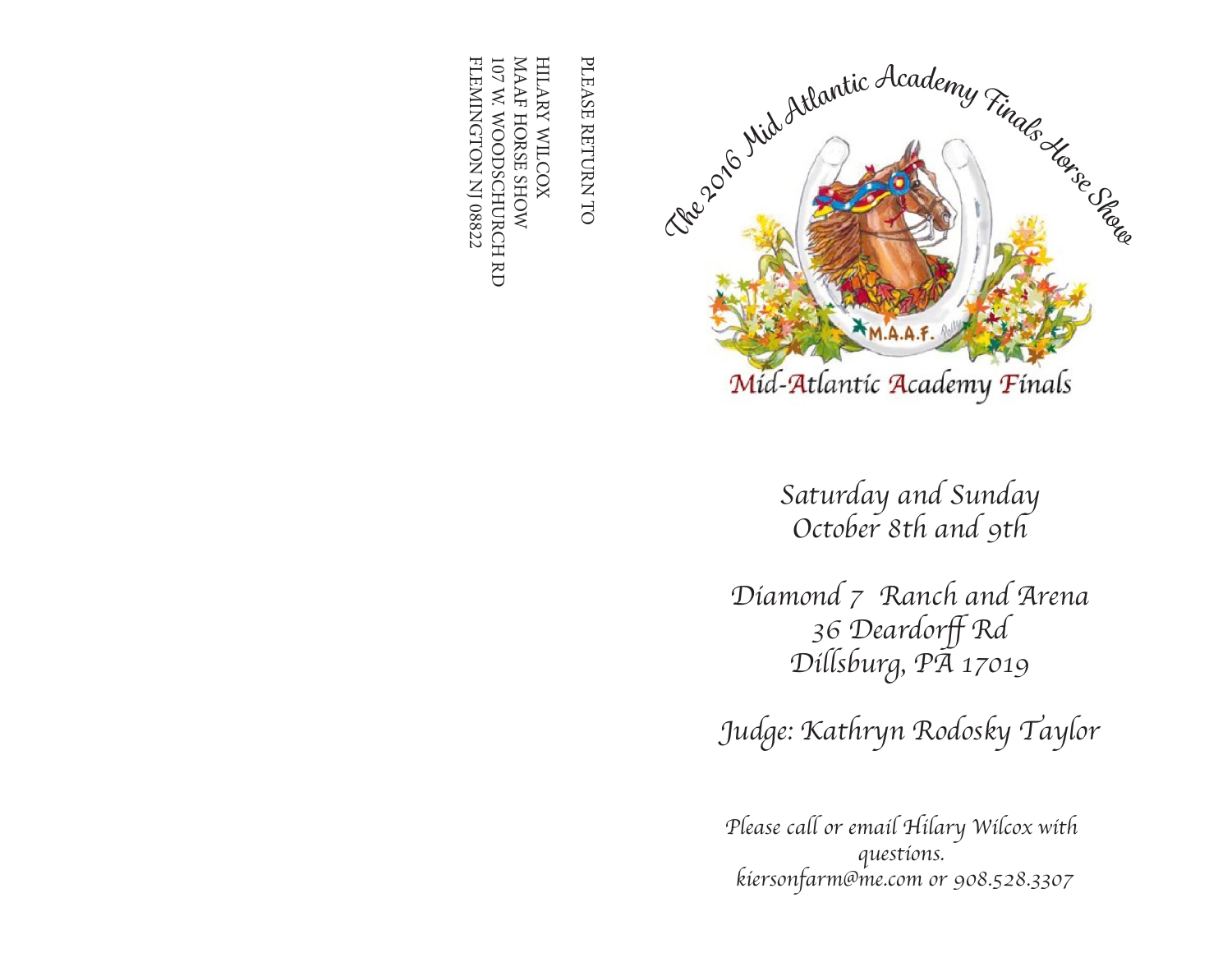# *What are the Mid Atlantic Academy Finals? First Year Academy Rider Classes*

The Mid Atlantic Academy Finals takes its structure from Olympic style competition as well as equitation finals across the country. The riders have multiple days of competition with medals presented at the end of each day as well as over all medals. MAAF allows our academy riders to truly be a part of a finals experience as they pursue their riding careers.

Saturday is Equitation day. The morning features the qualifying class as well as a separate class where the riders will be asked to perform a pattern. They are judged separately in each of theses classes - both classes will be tied and the riders will receive a ribbon. Saturday evening features the Equitation finals class. The riders must have shown in the MAAF classes in the morning to be eligible to show in this class. The finals class is also judged separately and tied with each rider receiving a ribbon, the top 10 will be called in reverse order. At the end of each of these classes the points will be tabulated. The points are based on the place the rider received and weighted by the number of riders in the class. The points will be posted following each session in the show office. Following the finals class the riders will be called back to the ring and overall awards will be presented - Gold, Silver, and Bronze based on the points the riders earned throughout the day.

Sunday is Showmanship Day. The morning features the qualifier and a separate pattern class. Each of theses classes will be judged separately - both classes will be tied and riders will receive ribbons for each class. Sunday afternoon is the Showmanship finals. You must have showed in the morning classes to be eligible to participate in the Finals Class. This class is judged and tied separately; the top 10 will be called in reverse order. Following the class the riders will be called back in the ring and are awarded over all points awards for their performance in showmanship. The points are tabulated through out the day based on the ribbon they receive and number or riders in the class. These points are separate from the points they receive for Equitation the day before. The riders are then awarded medals Bronze, Silver, and Gold.

At the end of the both days the points from Equitation and Showmanship are combined to come up with the overall champion for the weekend. The over all champion is presented with a trophy to commemorate the occasion.

The Equitation Championship and the Showmanship Championship will both be calculated from all age groups giving a Gold, Silver, and Bronze in Walk Trot as well as a Gold, Silver, and Bronze for Walk, Trot, and Canter. The overall champion is calculated from the Walk, Trot and Walk, Trot, Canter division.

During the Schedule of classes for MAAF we offer First Year Rider Classes as well. First Year riders are riders that have been showing Academy for less than one calendar year. The First Year Rider may show in the MAAF finals classes as well as the first year classes. Rider may enter in both.

### *MAAF Classes*

Our MAAF Classes are the Academy classes that are included in the points totals for the Mid Atlantic Academy Finals. There will be a points champion for Equitation and Showmanship as well as an over all points champion.

### *Academy Eligibility*

Eligibility: Academy classes are limited to riders who have never shown in other than Tournament, Academy or Lead Line. Academy riders may not enter any other class at this show (except the Stick Horse class). Horses in Academy classes must be regularly used in a lesson program as school horses. Any breed is eligible. Academy horses may be shown in classes other than Academy at the same show. Attire: English – Jodhpors, breeches, boots, long sleeve shirts, and tie; vests and gloves. Derbies, riding suits and jackets are prohibited. Western – western style pants, chaps, long sleeved shirt, boots and appropriate ties; vests and chaps are optional. Western hats are prohibited. Tack: May show in show bridle, Pelham, or snaffle bridle with martingale. Martingales on curb bits are prohibited. All Junior Exhibitor riders in Academy classes must wear protective headgear that meet or exceed currently American Society for Testing and Materials (ASTM) Standards. Protective headgear is recommended for all riders. Note: First Year Class Eligibility – Open to newcomers in their first year of showing. First year riders, Western and Hunter Riders will not be asked to perform a pattern.

### POINTS EXAMPLE

If there are 10 riders in a class 1st place 10 points 5th place 6 points 2nd place 9 points 6th place 5 points 3rd place 8 points No Place 2 points 4th place 7 points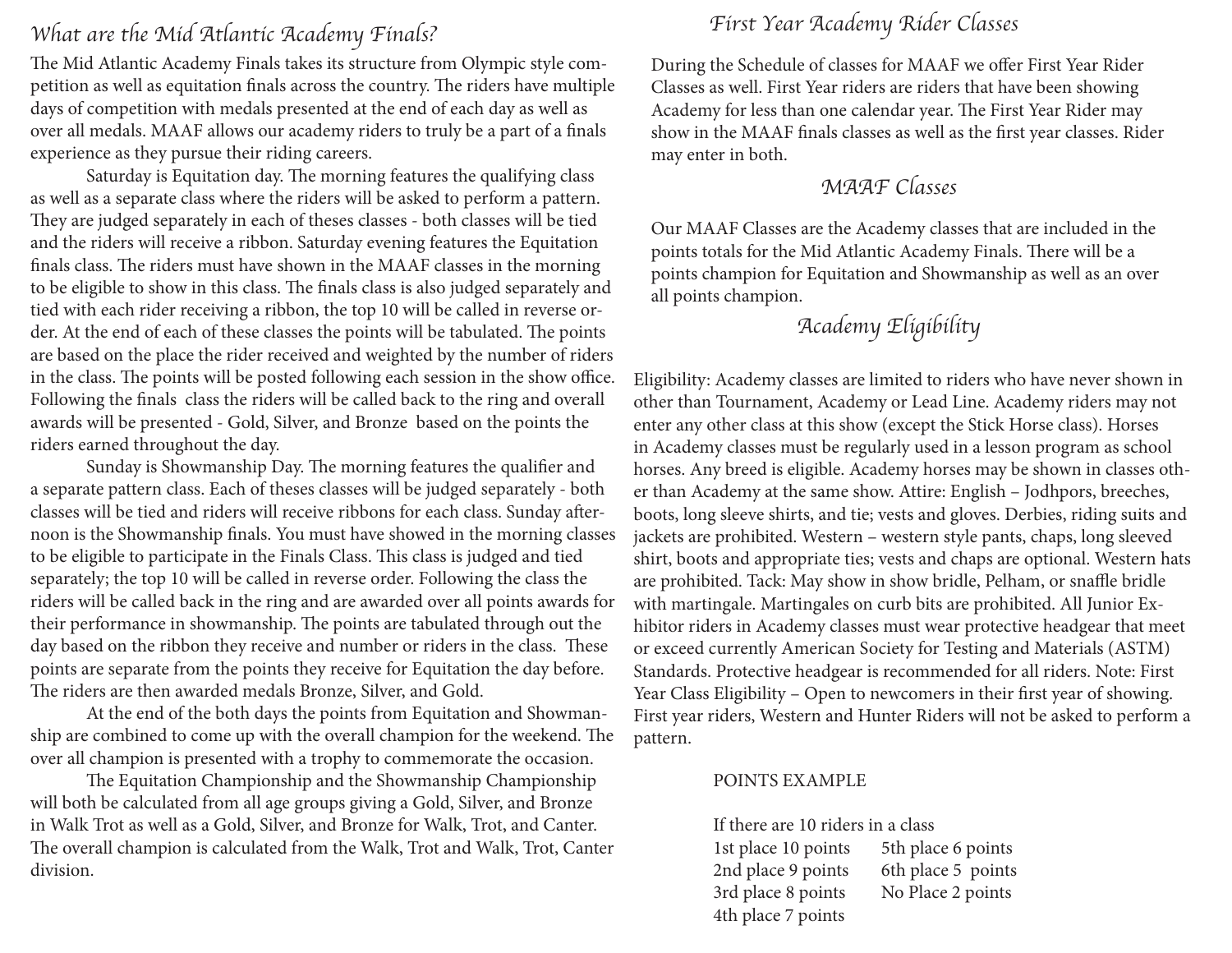First Year Equitation

9. First Year WT 11 and Over Equitation

10 First Year WT 10 and Under Equitation

26. First Year WT 11 and Over Equitation Championship with a Pattern

27. First Year WT 10 and Under Equitation Championship with a Pattern

#### MAAF Classes

\*To be eligible to show in the MAAF equitation final you must be entered in the equitation class, the pattern, and the Finals Class

1. MAAF WTC 18 and Over Equitation 2. MAAF WTC 18 and Over Equitation Pattern 3. MAAF WTC 17 and Under Equitation 4. MAAF WTC 17 and Under Equitation Pattern 5. MAAF 11 and Over Equitation 6. MAAF 11 and Over Equitation Pattern 7. MAAF WT 10 and Under Equitation 8. MAAF WT 10 and Under Equitation Pattern 21. MAAF WTC 18 and Over Equitation Championship 22. MAAF WTC 17 and Under Equitation Championship 23. MAAF 11 and Over Equitation Champoinship 24. MAAF 10 and Under Equitation Championship

First Year Showmanship

39. First Year WT 11 and Over Showmanship

40. First year WT 10 and Under Showmanship

45. First Year WT 11 and Over Showmanship Championship with a Pattern

46. First Year WT 10 and Under Showmanship Championship with a Pattern

### MAAF Classes

\*To be eligible to show in the MAAF Showmanship final you must be entered in the Showmanship class, the pattern, and the Finals Class

31. MAAF WTC 18 and Over Showmanship 32. MAAF WTC 18 and Over Showmanship Pattern 33. MAAF WTC 17 and Under Showmanship 34. MAAF WTC 17 and Under Showmanship Pattern 35. MAAF WT 11 and Over Showmanship 36. MAAF WT 11 and Over Showmanship Pattern 37. MAAF WT 10 and Under Showmanship 38. MAAF WT 10 and Under Showmanship Pattern 41. MAAF WTC 18 and Over Showmanship Championship 42. MAAF WTC 17 and Under Showmanship Championship 43. MAAf 11 and Over Showmanship Championship 44. MAAF 10 and Under Showmanship Championship

Lead Line Classes

11. Academy Leadline WT 28. Academy Leadline WT Championship 47. Academy Leadline WT 48. Academy Leadline WT Championship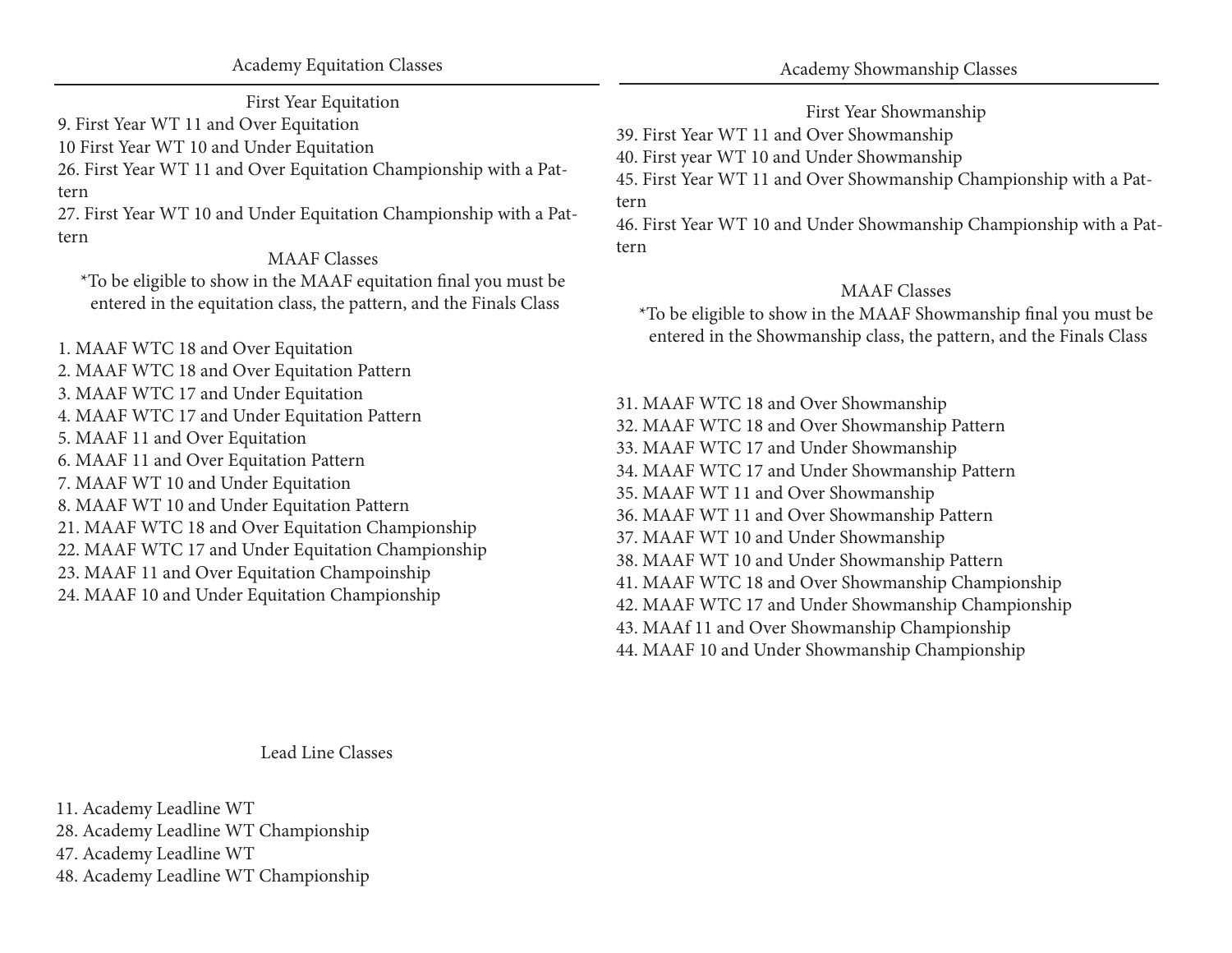#### Walk and Trot Division

 12. 12 and Under WT Pleasure 15. 10 and Under WT Equitation 49. 12 and Under WT Pleasure Championship 52. 10 and Under WT Equitation Championship

Show Pleasure Division 29. ASB Three Gaited Show Pleasure 57. ASB Three Gaited Show Pleasure Championship

Country Pleasure Division 30. ASB Three Gaited Country Pleasure 58. ASB Three Gaited Country Pleasure Championship

Open English Pleasure Division 28. 3 Gaited Open English Pleasure 56. 3 Gaited Open English Pleasure Championship

Western Pleasure Division 13. Open Western Pleasure 50. Open Western Pleasure Championship

Hunter Pleasure Division

14. Open Hunter Pleasure 51. Open Hunter Pleasure Championship

#### Equitation Division

18. Open Equitation 55. Open Equitation Championship

Pleasure Driving Division

17. Open Pleasure Driving 54. Open Pleasure Driving Championship

16. Level 1 Class 19. UPHA Exceptional Challenge Cup Class 39. Level 1 Class Championship

#### TBA Classes

20. TBA Class 59. TBA Class Championship

#### Eligibility

All horses and riders entered in a championship must be entered and have shown in the corresponding Qualifying Class.

#### Arrival

Horses may arrive no earlier than 12- on Thursday October 6th.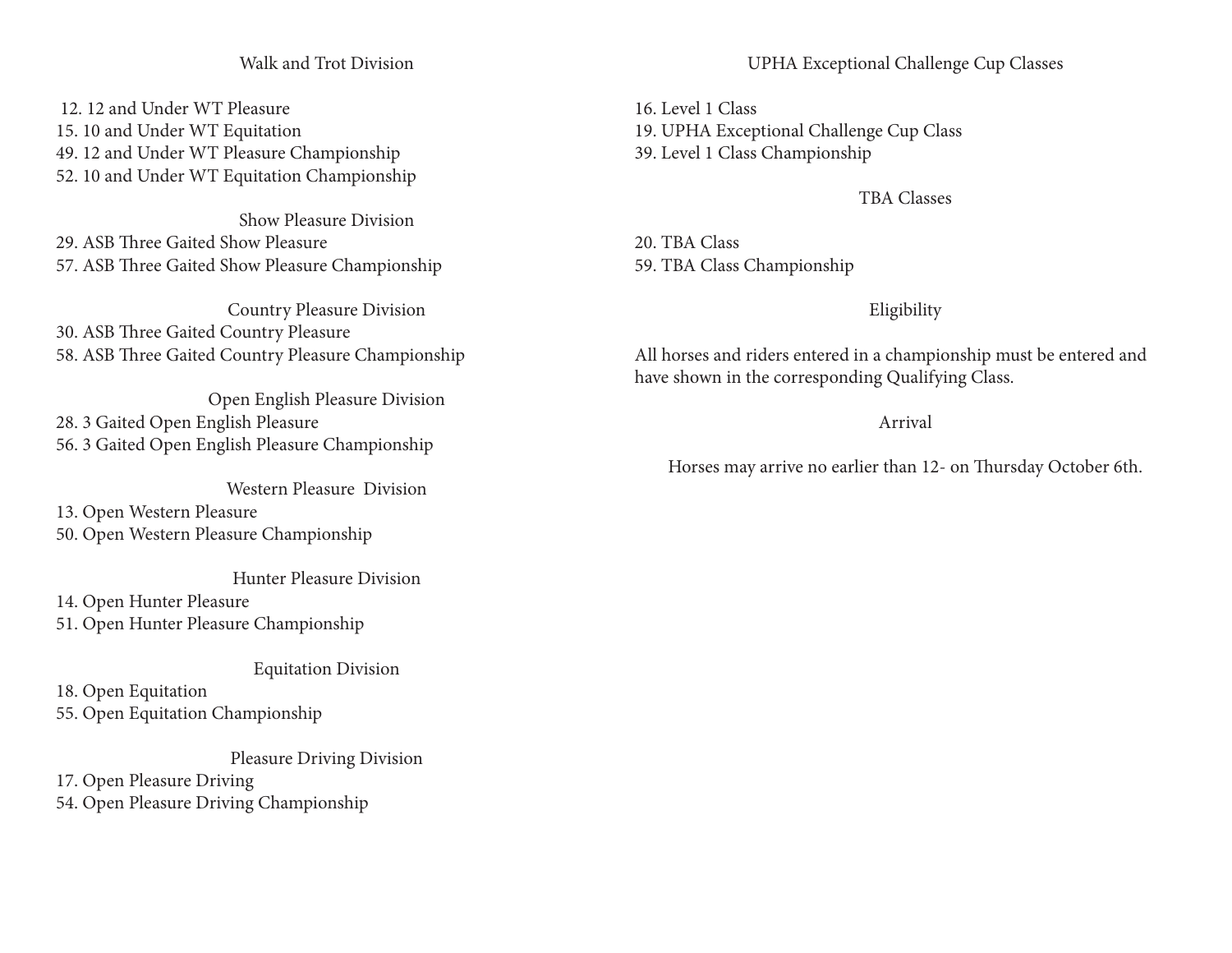#### Saturday October 8th 9AM

- 1. MAAF WTC 18 and Over Equitation
- 2. MAAF WTC 18 and Over Equitation Pattern
- 3. MAAF WTC 17 and Under Equitation
- 4. MAAF WTC 17 and Under Equitation Pattern
- 5. MAAF WT 11 and Over Equitation
- 6. MAAF WT 11 and Over Equitation Pattern
- 7. MAAF WT 10 and Under Equitation
- 8. MAAF WT 10 and Under Equitation Pattern
- 9. First Year WT 11 and Over Equitation
- 10. First Year WT 10 and Under Equitation
- 11. Leadline WT

30 Minute Break

- 12. 12 and Under Walk and Trot Pleasure
- 13. Open Western Pleasure
- 14. Open Hunter Pleasure
- 15. Walk Trot Equitation 10 and Under
- 16. Level 1 Class
- 17. Open Pleasure Driving
- 18. Open Equitation
- 19. UPHA Exceptional Challenge Cup Class
- 20. TBA Class

### Saturday 6PM

- 21. MAAF WTC 18 and Over Equitation Championship
- 22. MAAF WTC 17 and Under Equitation Championship
- 23. MAAF 11 and Over Equitation Championship
- 24. MAAF 10 and Under Equitation Championship
- 25. First year WT 11 and Over Equitation Championship with a Pattern
- 26. First Year WT 10 and Under Equitation Championship with a Pattern
- 27. Leadline WT Championship
- 28. Three Gaited Open English Pleasure
- 29. ASB Three Gaited Show Pleasure
- 30. ASB Three Gaited Country Pleasure

Award Presentation for the Mid Atlantic Academy Finals

#### Sunday October 9th 9AM

- 31. MAAF WTC 18 and Over Showmanship
- 32. MAAF WTC 18 and Over Showmanship Pattern
- 33. MAAF WTC 17 and Under Showmanship
- 34. MAAF WTC 17 and Under Showmanship Pattern
- 35. MAAF WT 11 and Over Showmanship
- 36. MAAF WT 11 and Over Showmanship Pattern
- 37. MAAF WT 10 and Under Showmanship
- 38. MAAF WT 10 and Under Showmanship Pattern
- 39. First Year WT 11 and Over Showmanship
- 40. First Year WT 10 and Under Showmanship

#### 20 Minute Break

- 41. MAAF WTC 18 and Over Showmanship Championship
- 42. MAAF WTC 17 and Under Showmanship Championship
- 43. MAAF 11 and Over Showmanship Championship
- 44. MAAF 10 and Under Showmanship Championship
- 45. First year WT 11 and Over Showmanship Championship With a Pattern
- 46. First Year WT 10 and Under Showmanship Championship With a Pattern
- 47. Leadline Walk and Trot
- 48. Leadline Walk and Trot Championship

MAAF Showmanship Awards Presentation

- 49. 12 and Under Walk and Trot Pleasure Championship
- 50. Open Western Pleasure Championship
- 51. Open Hunter Pleasure Championship
- 52. Walk Trot 10 and Under Equitation Championship
- 53. Level 1 Class Championship
- 54. Open Pleasure Driving Championship
- 55. Open Equitation Championship
- 56. Three Gaited Open English Pleasure Championship
- 57. Show Pleasure Championship
- 58. ASB Three Gaited Country Pleasure Championship
- 59. TBA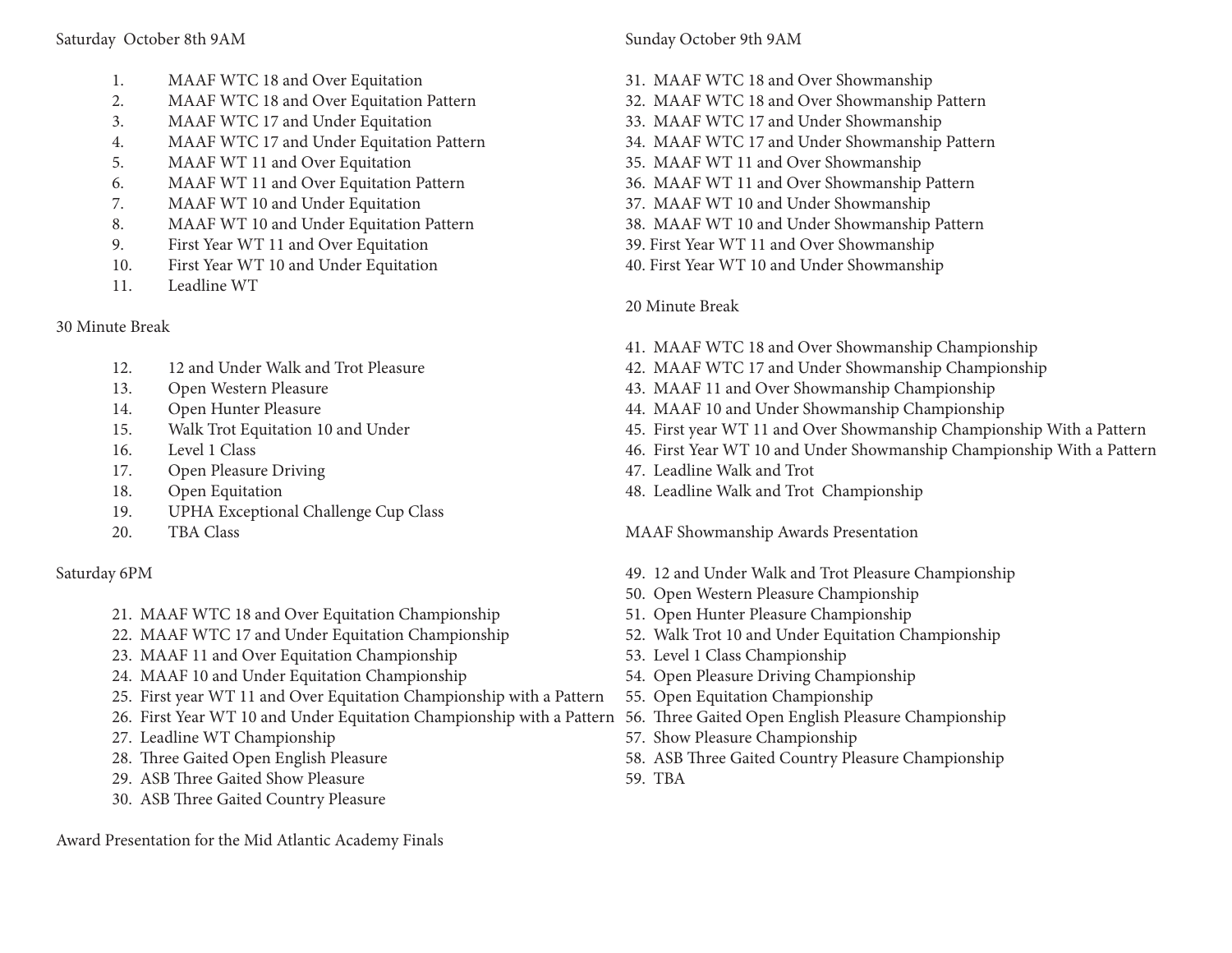*Please help support the MAAF Finals* 

## *Sponsorship Levels*

## *750\$ Platinum Level Sponsor*

Name on Tote Bag, information about business in tote bag, Name announced as sponsor. Banner with name.

# *300\$ Gold Level Sponsor*

Name on Tote Bag. Information about your business in the tote bag, name announced as sponsor

## *250\$ Silver Level Sponsor*

Information about Business in Tote Bag. Name announced as sponsor

*100\$ Friend of MAAF*

Name Announced as Sponsor

Phone Number: \_\_\_\_\_\_\_\_\_\_\_\_\_\_\_\_\_ Email: \_\_\_\_\_\_\_\_\_\_\_\_\_\_\_\_\_\_\_\_\_\_\_\_\_

Sponsorship Level

\_\_\_\_\_ I Pledge to Support MAAF (Bill me Later)

| Check enclosed                        |  |  |  |  |  |
|---------------------------------------|--|--|--|--|--|
| - Please mail check to Hilary Wilcox  |  |  |  |  |  |
| 107 W. Woodschurch RD Flemington      |  |  |  |  |  |
| NJ 08822.                             |  |  |  |  |  |
| - If you have any questions please    |  |  |  |  |  |
| contact Hilary Wilcox at kiersonfarm@ |  |  |  |  |  |
| me.com                                |  |  |  |  |  |
| Address:                              |  |  |  |  |  |
|                                       |  |  |  |  |  |
|                                       |  |  |  |  |  |
|                                       |  |  |  |  |  |

*Thank you for your generous support of the Mid Atlantic Academy Finals!!!* 

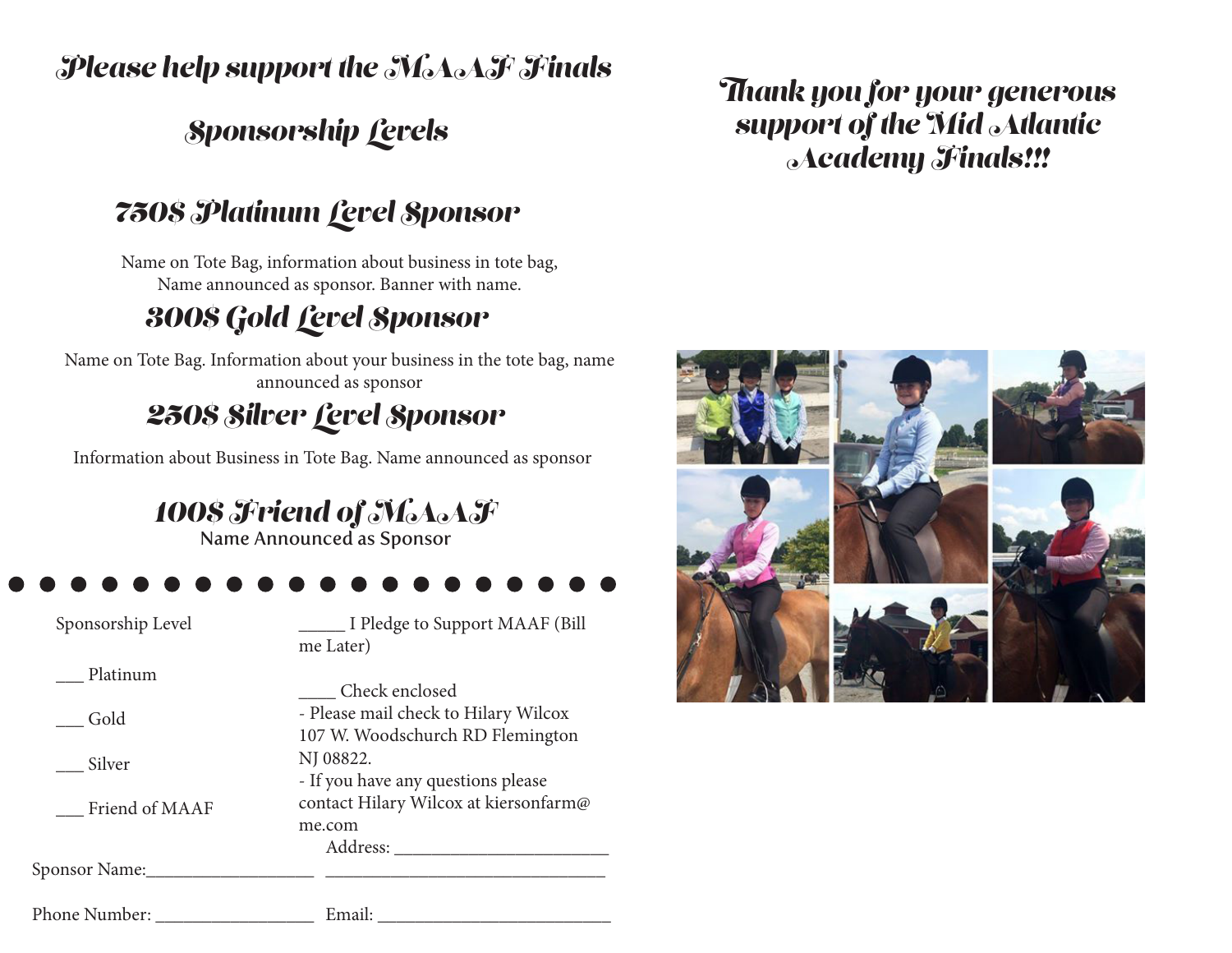

*The Mid Atlantic Academy Finals Horse Show October 8th and 9th* 

### *Early Entries Close September 7th* ENTRY BLANK FOR ALL RIDERS

| Office Use                                                         |  |                 | Horse Name (One Rider per Entry Blank) | Registration Info                                          | Color      | Sex                             |                               | Height | Year                     |  |
|--------------------------------------------------------------------|--|-----------------|----------------------------------------|------------------------------------------------------------|------------|---------------------------------|-------------------------------|--------|--------------------------|--|
|                                                                    |  |                 |                                        |                                                            |            |                                 |                               |        |                          |  |
| Rider                                                              |  |                 | Address                                | Phone/ Email                                               |            |                                 |                               |        | Date of Birth Classes    |  |
|                                                                    |  |                 |                                        |                                                            |            |                                 |                               |        |                          |  |
| Owner Name                                                         |  |                 | Address                                | Phone/ Email                                               |            |                                 |                               |        |                          |  |
|                                                                    |  |                 |                                        |                                                            |            |                                 |                               |        |                          |  |
| <b>Trainer Name</b>                                                |  |                 | Address                                | Phone/ Email                                               |            |                                 |                               |        |                          |  |
| <b>BEDDING/FEED PRE-ORDER</b>                                      |  |                 | PLEASE STABLE WITH:                    |                                                            |            |                                 | <b>All Qualifying Classes</b> |        | \$20                     |  |
| Shavings\$10/Bag                                                   |  |                 |                                        |                                                            |            | All Championship Classes        |                               | \$25   |                          |  |
|                                                                    |  |                 |                                        |                                                            |            | <b>MAAF</b> Class               |                               |        | $\overline{$30}$         |  |
|                                                                    |  |                 |                                        | SPONSORSHIP:                                               |            | Office Fee                      |                               |        | \$7.50                   |  |
| Make Checks payable to:<br>Mid Atlantic Academy Finals<br>Mail to: |  | Office Use only |                                        |                                                            |            | <b>Grounds Fee</b><br>Stall Fee |                               |        | \$15<br>$\overline{$75}$ |  |
|                                                                    |  | Amount Paid     |                                        |                                                            | Late Stall |                                 |                               | \$85   |                          |  |
| <b>Hilary Wilcox</b>                                               |  |                 | $Check # \_\_\_Cash \_\_$              | <b>UP TO DATE</b><br><b>COGGINS AND</b>                    |            | Shavings                        |                               |        | $\overline{$10}$         |  |
| 107 W. Woodschurch Rd<br>Flemington, NJ 08822                      |  | Credit Card     |                                        | <b>OUT OF STATE</b><br><b>HEALTH</b><br><b>CERTIFICATE</b> |            | Late Entry Fee                  |                               |        | \$15                     |  |
| kiersonfarm@me.com<br>908.528.3307                                 |  |                 | Amount Due: ___________                | <b>REQUIRED</b>                                            |            |                                 |                               |        |                          |  |
|                                                                    |  |                 |                                        |                                                            |            |                                 | <b>TOTAL ENCLOSED</b>         |        | $\mathsf{\$}$            |  |